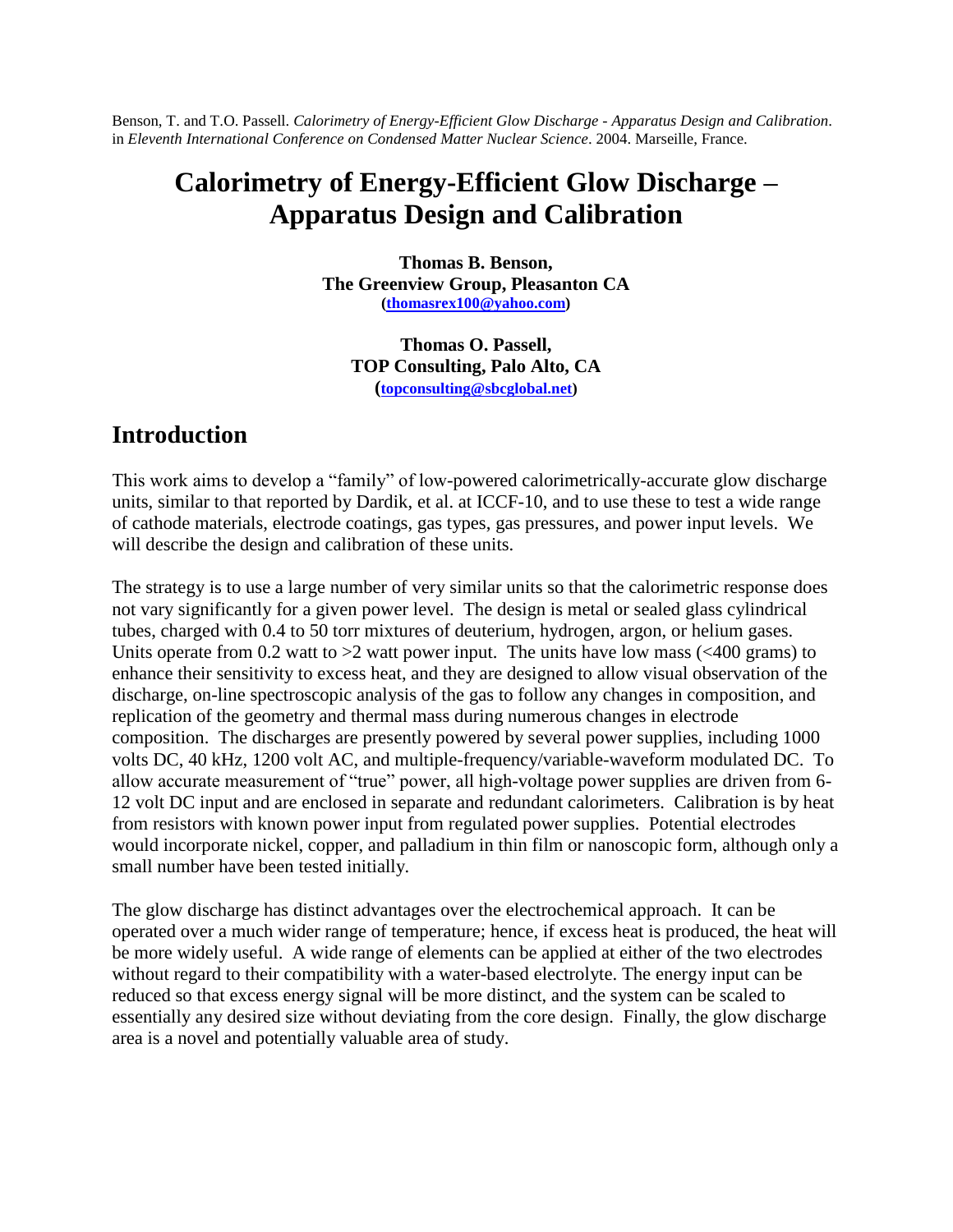Preliminary data using these two approaches show their basic feasibility in that they can be reliably calibrated. Thus far excess heat levels have been less than the known uncertainties in energy balances, which range from 5 to 30% depending on configuration.

# **Design of Apparatus**

General Layout

- 1. Glow Discharge Tube, gas pressurized with electrodes, encased in calorimeter sleeve and insulation (optional). Temperature measured and compared against ambient at equilibrium.
- 2. Driving power supply, high-voltage, miniaturized and encased in calorimeter sleeve, with temperature measurement.
- 3. Temperature controlled air-flow enclosure (optional).
- 4. Data capture system, logging temperature of ambient and active elements of calorimeter, and DC power input
- 5. Precision DC power supply, providing known voltage.



Figure 1: Layout of apparatus

#### **Design of Glow Discharge Tube**

Devices have been built in 3 different configurations, with input powers ranging from 0.2 watt to  $>2$  watt.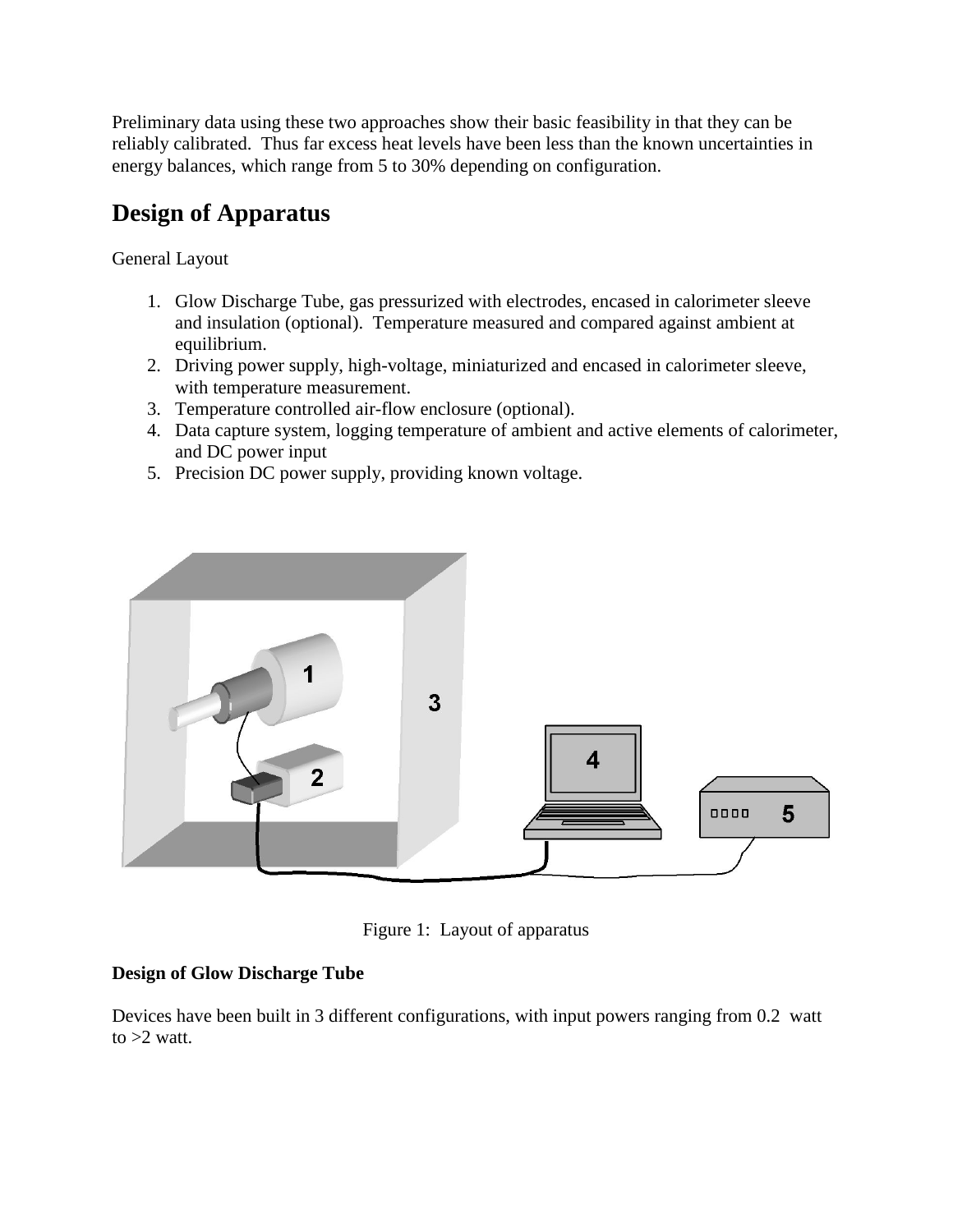Configuration 1: Brass or other metal pipe approximately 40 mm in length and 30 mm in diameter serves as a cylindrical outer cathode, with an axial inner rod of 1-2 mm diameter, running the length of the cylinder, as the anode. The device is made vacuum-tight and includes a viewing window to monitor the progress of the glow. The anode and cathode are composed of a variety of materials.

Configuration 2: Similar to configuration 1, except the entire system is enclosed in a sealed glass tube enclosure. Rolled metal foil or metal mesh is inserted into the glass sleeve, forming a cylindrical outer cathode of approximately 12 mm diameter and 100 mm length. The anode is an axial inner rod of 1-2 mm diameter, running the length of the cylinder. The anode and cathode are composed of a variety of materials.

Configuration 3: A glass tube enclosure is built, encasing 2 opposing "hollow cup" electrodes of approximately 30 mm length and 10 mm inner diameter. Electrodes are made from tungsten with a variety of coatings. The opposing electrodes are linked by a glass tube surrounded by a wire coil; this coil is energized with RF high-frequency signal which ionizes the gas in a highly efficient manner. High voltage current of various types (DC, AC, and Modulated DC) is applied between the electrodes to further ionize the gas.



Figure 2: Opposing "cup" electrodes in sealed glass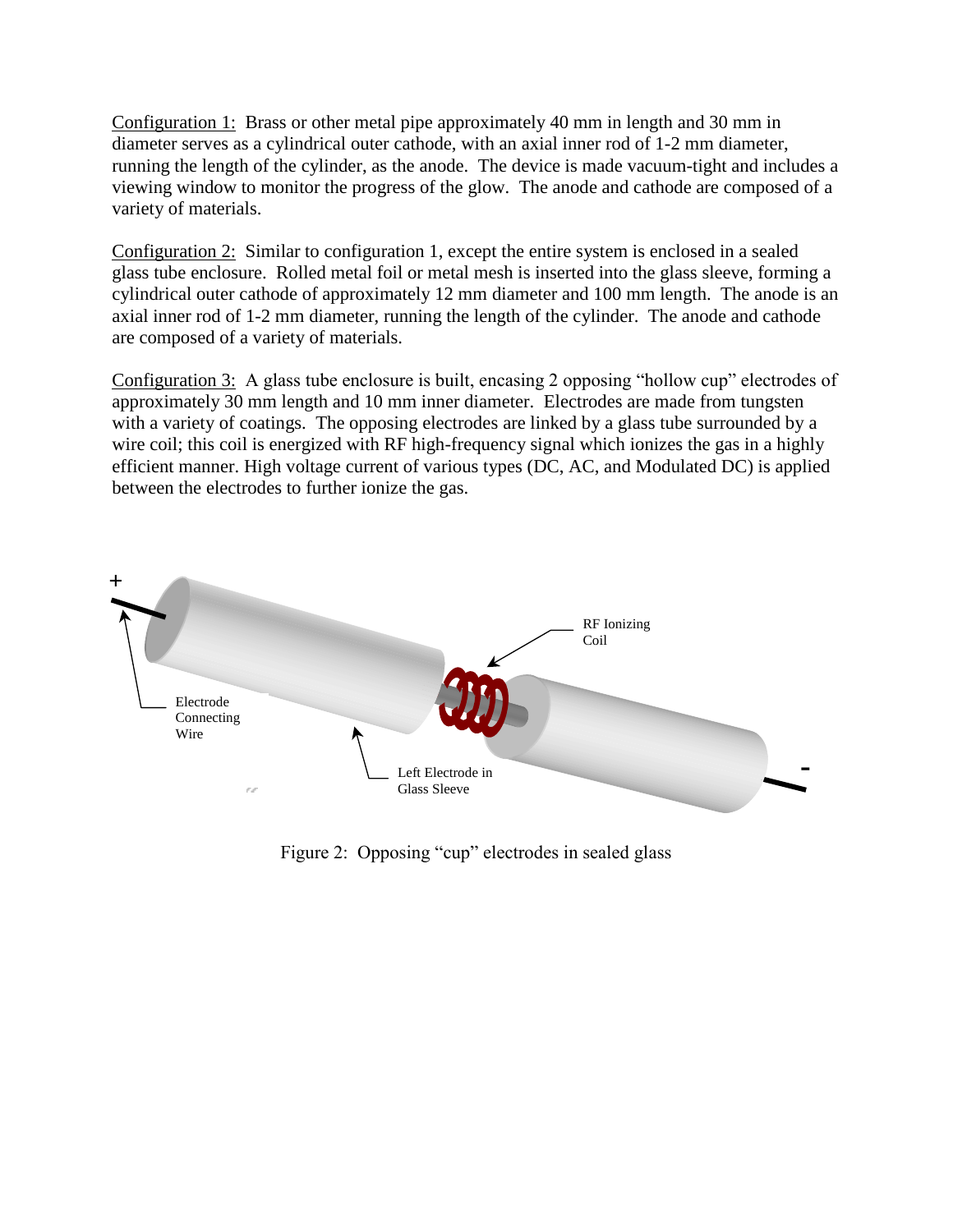

Figure 3: Cutaway drawing of cup electrode in glass

### **Gas Handling**

In configuration 1 (brass tube), standard commercial parts are assembled and made sufficiently vacuum leak tight to allow a bleed-through system to maintain 1 to 50 Torr pressures of chosen gases or gas mixtures in a number of tubes simultaneously from a single manifold without significant levels of atmospheric or internal off-gas impurities to interfere. Configurations 2 and 3 use an initial fixed gas pressure in a sealed glass envelope which is then independent of a vacuum system or a gas source and thus can be more fully enclosed for more accurate calorimetry than is practicable in the first method.

#### **Driver Power Supply**

The driving power for the glow discharge comes from DC high voltage (700-1200 volts) or variable waveform, multi-frequency modulated DC (700-1200 volts, with modulation of  $\pm 300$ ) volts in frequencies from 5 to 5000 Hz). Also an AC high voltage unit (40 kHz, 1000 volts) is used to help ionize the gas with RF energy.

In all cases these driver power supplies are miniaturized and encapsulated in a small metal enclosure (on the order of a 10 cm long, 5 cm wide) which is used in online, continuous calorimetry in order to measure the true power delivered into the tube.

Input power to these driver power supplied comes from regulated DC power supplies with voltage and current measured to 3-figure accuracy. The total system is capable of 3 watts output but can be run stably down to less than 0.2 watts by reducing the input DC.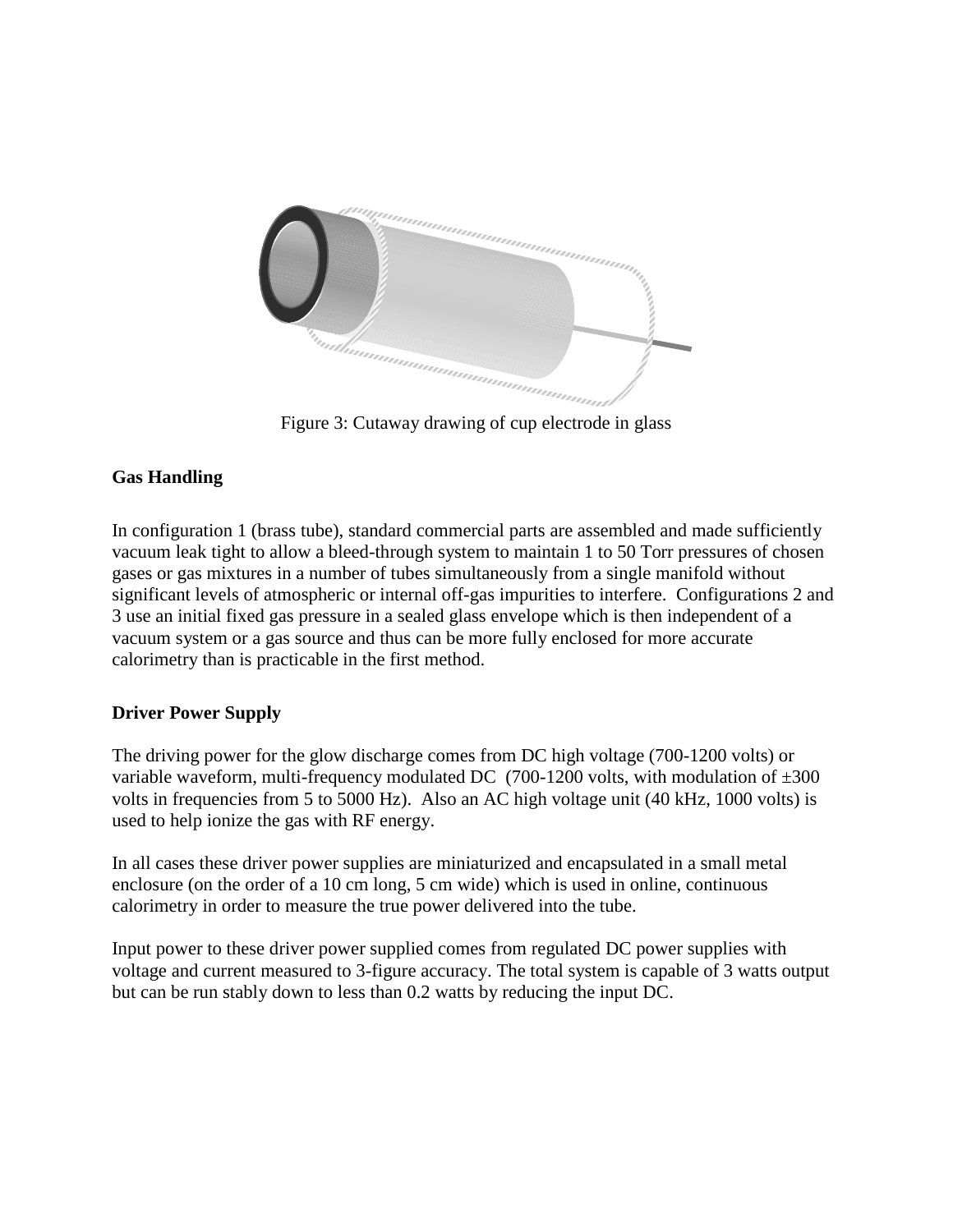#### **Accurate Measurement of Input Power**

The calorimetry of the a low-power glow discharge system can be done with acceptable accuracy, as long as we understand some key issues related to input power:

- o **Issue 1: In order to do calorimetry on a glow discharge system,** some method of measuring input electrical power must be employed.
- o **Issue2:Directmeasurementof"driving"powerisextremely difficult**, given the complex unpredictable waveforms of a glow discharge system. Dardik et al. (1) has reported using a 50khz-1mhz sampling data collection system to measure the current and voltage of a complex high voltage AC (or modulated DC) circuit. This approach is quite expensive and requires an unusual degree of effort, which many researchers may not be able to afford. Therefore, direct measurement of the AC/modulated DC power may be impractical.
- o **Issue 3: Measure simple DC power into the power supply**. The solution therefore is to measure the DC power flowing into the driver power supply that creates the highvoltage AC (or modulated DC) power. For example, in our system, we might input approximately 6 volts DC, 150 milliamps (about .9 watts) of steady electric current into our oscillator/amplifier circuit, which converts this DC input into high-voltage modulated DC or AC. This approach, however, requires that we understand how much of that input power is being delivered to the glow tube, and how much is lost as waste heat in the electronic circuit.
- o **Issue 4: Conversion efficiency of the power supply varies constantly**. For any given glow discharge, the amount of power lost as waste heat in the driver power supply can fluctuate from 30 to 90%. This conversion efficiency is based on gas pressure, temperature, power level, gas composition  $(D_2, H_2, \text{or Argon})$ , surface conditions of the electrodes (metals in glow discharge will sputter, dynamically creating and destroying nanopores in the electrode surface and changing the ionization potential of the system) and many other factors. Essentially there is no way to predict or rely on any predicable power supply conversion factor.
- o **Solution: Real-time calorimetry of power supplies**. In our system, we miniaturize all power supplies and perform calorimetry on them in parallel (usually with the same apparatus) as the glow tube itself. Therefore we can very easily measure the low-voltage DC power and current into the system, giving us an unambiguous energy input (Qi), then measure the proportion of this DC input power that is lost as waste heat in the power supply  $(Qp)$ . The total energy into the glow tube  $(Qa)$  can easily be seen as  $Qi-Qp$ . In Figure 4 we see data from our "zero" control tubes; input power Qi can be compared to the sum of the two calorimetrically measured powers Qa and Qp, demonstrating an accuracy of better than 5% accuracy. If there were excess heat being produced in the tube, we would see it easily as excess in Qa.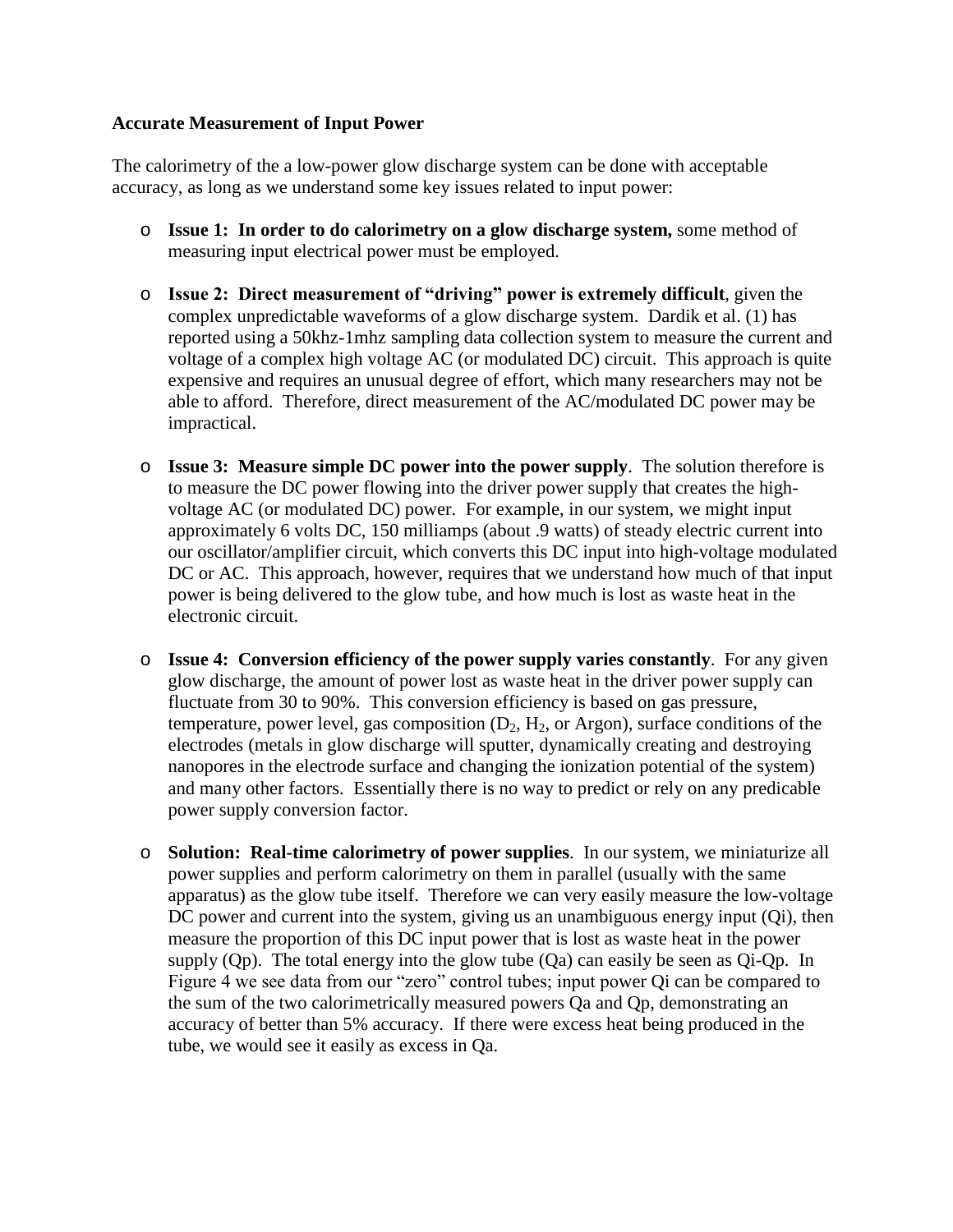| Power In              | <b>Power Out, Calculated from Calorimeter</b> |        |                                          |        |       |                         |
|-----------------------|-----------------------------------------------|--------|------------------------------------------|--------|-------|-------------------------|
| Qi<br><b>DC Watts</b> | $Q_{D}$<br><b>Power Supply Loss</b>           |        | $\mathbf{Q}_{\mathbf{a}}$<br><b>Tube</b> |        | Total | % of DC<br><b>Power</b> |
| 0.1378                | 0.1246                                        | 90.39% | 0.0138                                   | 10.00% | 0.138 | 100.39%                 |
|                       |                                               |        |                                          |        |       |                         |
| 0.988                 | 0.5854                                        | 59.25% | 0.4142                                   | 41.92% | 1.00  | 101.17%                 |

Figure 4: Typical breakdown of power to supply or glow tube (control tube)

### **Calorimetry of Tube**

Calorimetry is based on measurement of equilibrium temperature of the device in air. We use two methods, based on screening speed versus accuracy of measurement:

Calorimetry Method 1: Both glow tube and power supply are enclosed in separate copper or aluminum enclosures, with the only connection being wires to conduct the low or high voltage currents. Thermocouples and/or thermistors (5K ohms, 2% precision) are attached to the outside of the metal enclosures, which measure the equilibrium temperature reached in the ambient air environment. Calibrating heaters are installed inside the metal enclosure (adjacent to the glow tube and/or power supply) and the system is calibrated for several given levels of power. In some cases a thermal fluid is poured into the enclosure to ensure even distribution of heat inside the unit. This method is very fast, for large-scale screening of systems, but provides at best 10% uncertainty (and at worst 30%) because of low temperature differences between the tube and ambient, variable air currents.

Calorimetry Method 2: The above metal enclosures are inserted into a thick insulating body (either Dewar or Styrofoam) with only a small portion of the metal exposed to the air. This insulated body is placed in a controlled laminar airflow box with temperature controlled  $\pm 0.1$ degrees C. The temperature of the exposed metal surface is measured by thermocouple or thermistor at equilibrium, compared to ambient. System is again calibrated for a number of input powers to an internal heater. This is similar in principle to the "double wall isoperibolic calorimetry" as described by Storms (2). Because the heat flux is concentrated into a smaller, more controllable point of exposed metal, and the airflow and temperature are more precisely controlled, this method provides much better accuracy, with uncertainty less than 5%.

Note that any number of other calorimetric approaches such as liquid isoperibolic, flow, or Seebeck, could be used with equal or better success to the above. Refer again to Storms (2) for discussion of relative merits.

Data is collected using a Keithley 2700 40-channel data collection device, which feeds data into MS Excel spreadsheet on any PC. This system is simple to use and robust.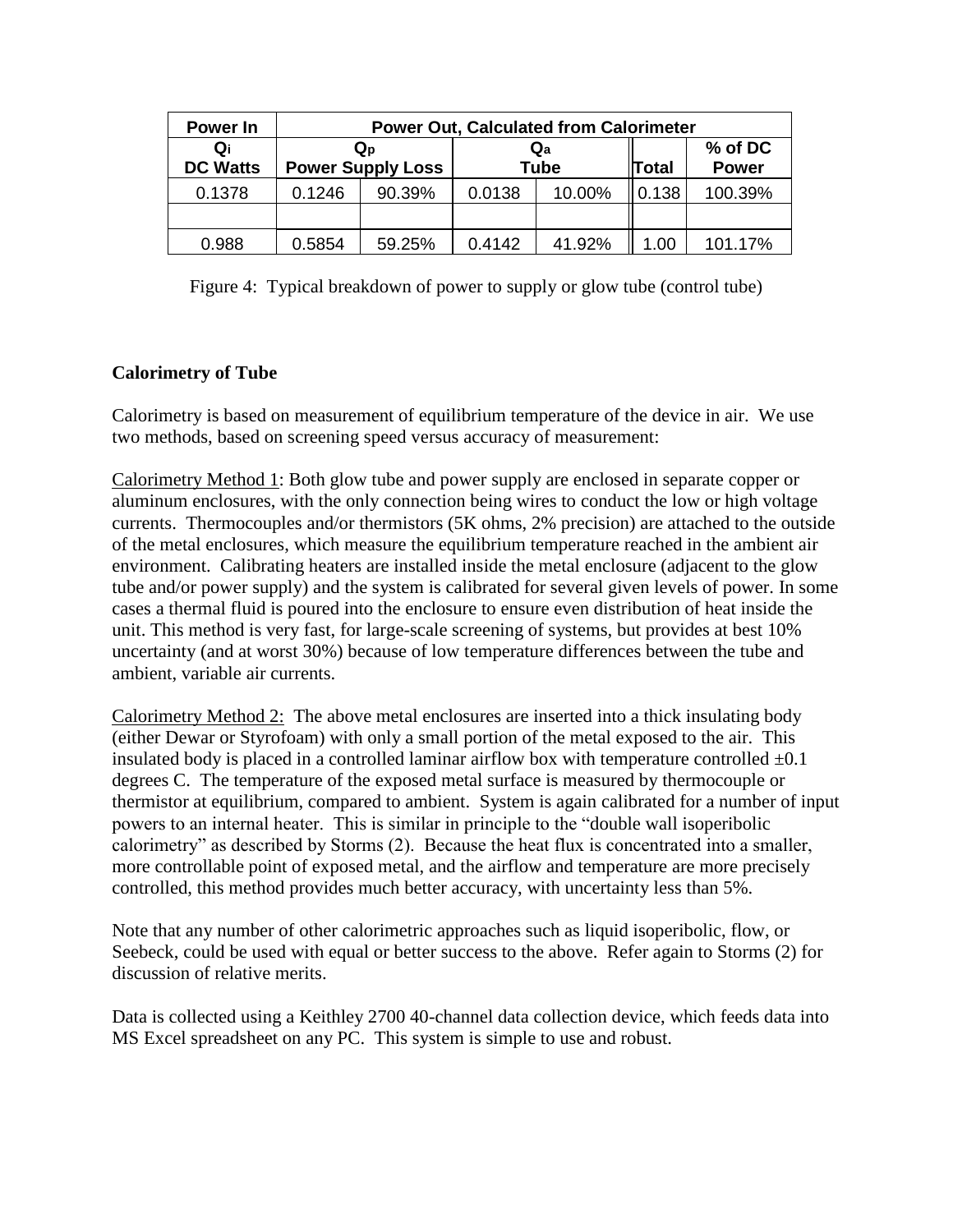#### **RF Noise**

Another common problem of the glow-discharge system is RF noise from the high-voltage signal or RF ionization signal. In our system this problem is avoided by enclosing both glow tube and power supply in copper or aluminum enclosures. These shield the external thermocouples or thermistors from RF noise, and also, as described above, serve as integral parts of the calorimeter. Finally the Keithley data collection system is quite effective at filtering stray RF noise.

#### **Time Constants**

Time constants vary from 30 to 45 minutes when exposed with no insulation to ambient air to 3 hours, encased in insulation, in thermally controlled enclosure. Time constants are defined as the time to reach thermal equilibrium for steady input power.

Our approach assumes the excess heat, when and if detected, will be of sufficiently long and steady nature to be observable with systems with relatively long time constants. Highly fluctuating excess power would be detectable but not easily quantified by these methods.

### **Results**

Figure 1 through 6 give the time history of two "Configuration 1" glow discharge tubes, during calibration with resistive heaters, during operation at 10, 20, and 5 Torr respectively, and finally the calorimetry of the power supplies feeding 40 khz AC to the two tubes. These temperature differences, while generally precise to  $\sim 0.2$  deg C are accurate to  $\sim 0.5$  deg C. The differences in the various thermistors are not significant when looking for >50% values of excess heat and are the primary cause of the uncertainty of up to 30% in these measurements. No apparent differences in thermal balances were noted between the above three gas pressures in the tubes, but there were obvious changes in the appearance of the discharges as pressure was changed. Higher pressures cause the discharge visual emissions to shrink toward the center electrode. Of the four tubes operated simultaneously, thermal balances varied from 87% to 111% where these percentages are the observed energies in the discharges divided by the power delivered to the tubes.

Similar runs were performed with Configuration 2 and 3 tubes, with similar results. No heat was seen in excess of known uncertainties.

### **Discussion**

The above results are the first set of measurements attempted by this approach and the absence of excess heat is not unexpected. We purposely tried a much simplified experiment from that described by Dardik, et.al. (1), but with a great number of changes to process variables to allow us to see a wide range of behaviors in the apparatus. In the first place, we tried placing the active metals (Pd) leaf wrapped around the center electrode, with none on the cylindrical electrode surface. Then we tested palladium powders and wire. Furthermore we used AC power, DC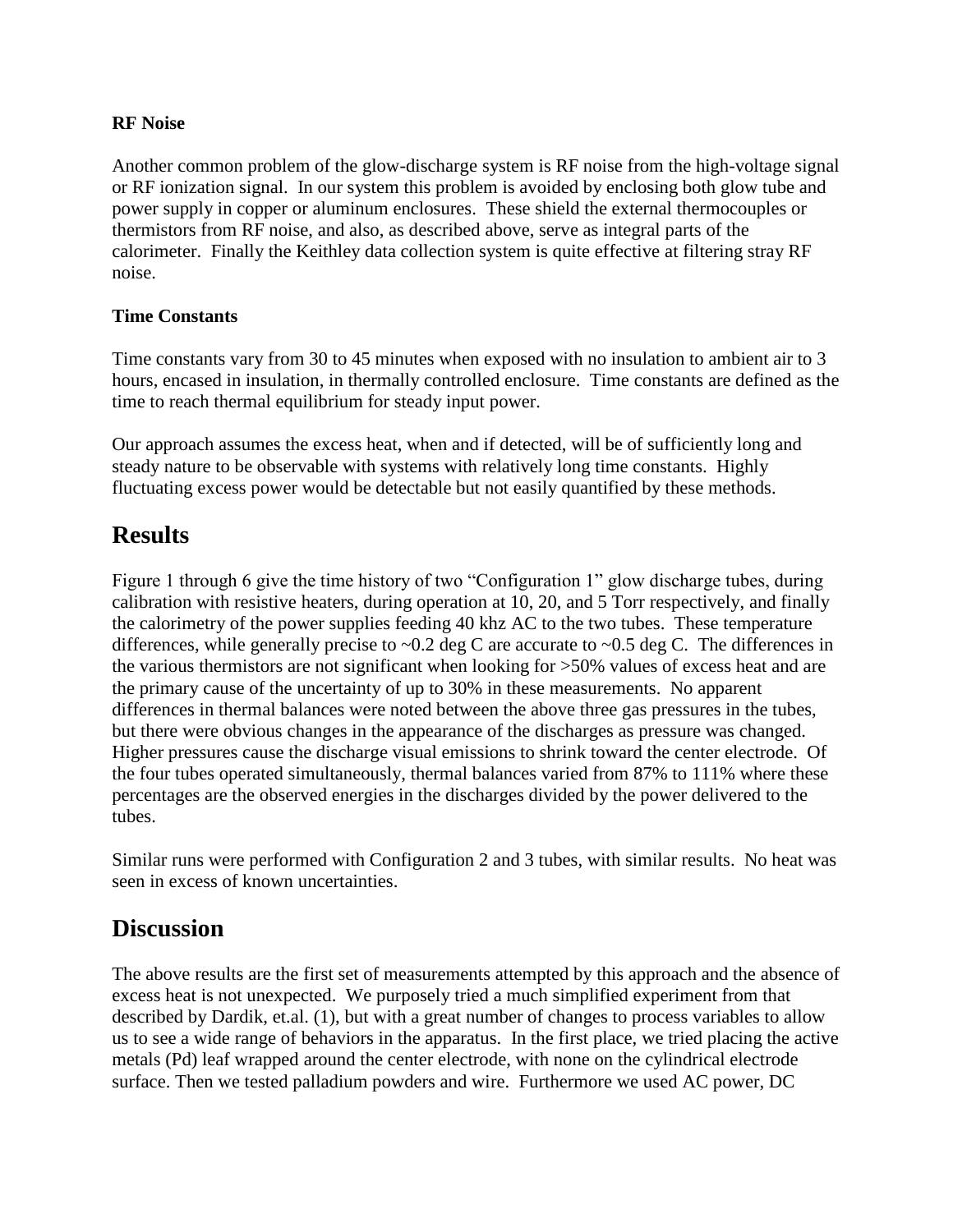power, and 3-frequency modulated DC power to drive the glow. Finally we used mixtures of argon and deuterium, in addition to pure deuterium, to test a variety of discharge modes.

Different configurations were shown to have different advantages:

Configuration 1 (gas bleed through system) allows the measurement of any product gases generated within the discharges to be captured and subjected to various measurements of composition on the fly. Even though this is less accurate, it is quicker to build, and the cell comes to equilibrium quickly, so that very large numbers of samples can be screened quickly.

Configurations 2 and 3 (sealed glass tubes) have important advantages. They do not need a continuously operating vacuum system or gas supply. They can employ much cleaner electrodes, more free of surface contamination. Their calorimetry is slightly more complex with a longer time to reach thermal equilibrium, but they are small enough to fit inside a small temperature-controlled chamber, which gives them greater accuracy. Additionally the sealed glass tube can be run for extended periods of time, allowing product gases to accumulate to higher concentrations.

## **Conclusions**

Methods have been developed for efficient screening of candidate materials on electrode surfaces of glow discharge tubes that will provide an environment conducive to nuclear reactions between deuterium and itself or other light elements. This method can detect excess heats ratios >1.2 with more than 95% certainty. It provides a valuable new platform for large-scale exploration of excess heat effects in the gas phase, using low power inputs in the 0-3 watt range. This method proves to be inexpensive, quick, accurate, and easy to perform once the basics are mastered.

Note: The authors are interested in testing electrode materials from other sources, especially those that have already been successful in a liquid (electrolytic) environment. Also we would be pleased to provide advice or equipment to other researchers. Interested parties please contact the authors.

## **Acknowledgments**

We are indebted to many of our colleagues in the research community for helpful discussions. In particular Arik El-Boher, Mike McKubre, and Russell George were generous in answering our questions. Bill McCarthy with whom we share laboratory space and Ed Wills have been helpful in building our apparatus. The skills of persons employed by Microscientific Glass Blowing Co. of Milpitas, CA have contributed to apparatus design.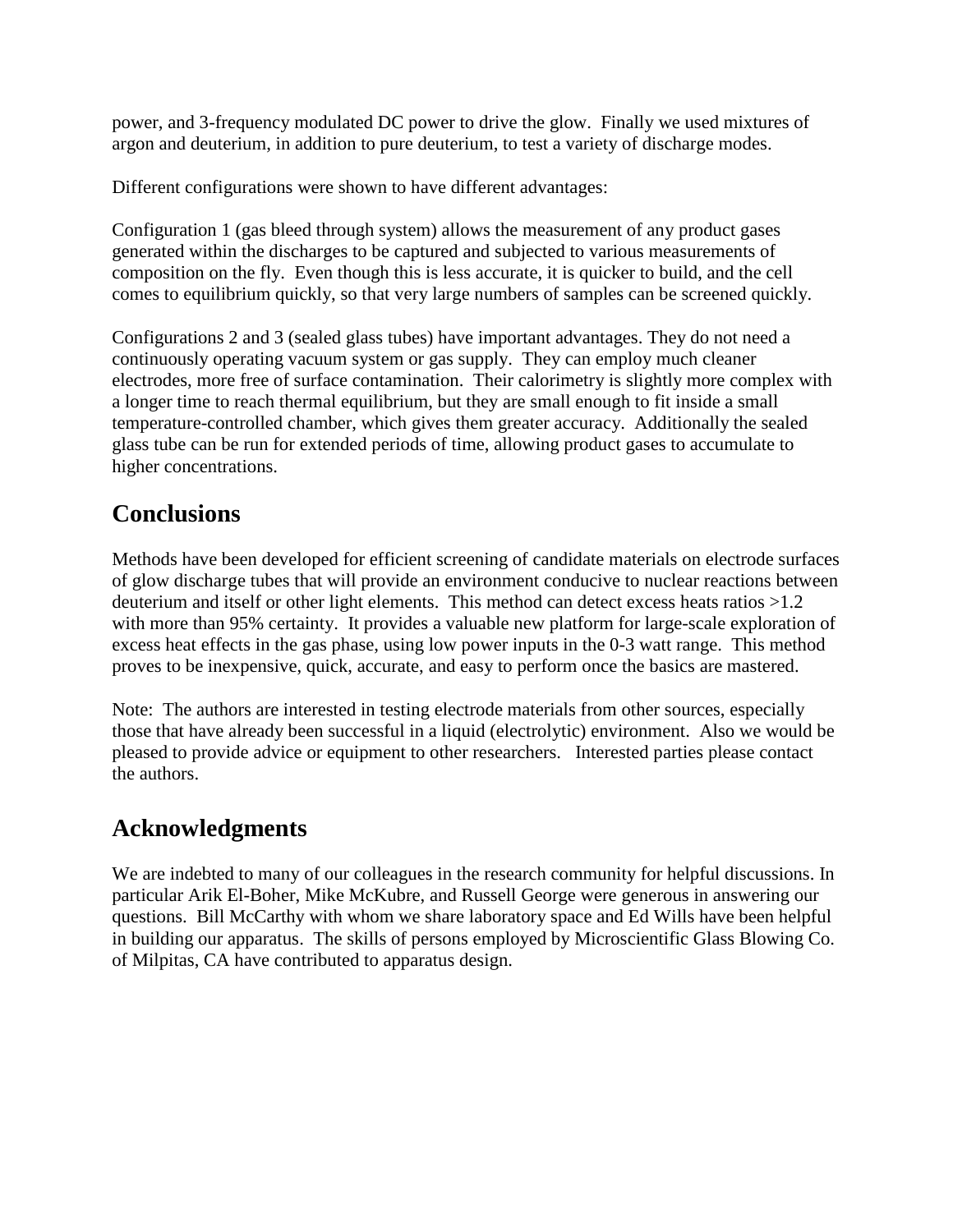### **References**

1. Dardik, I., Branover, H., El-Boher, A., Gazit, D.,Golbreich, E., Greenspan, E., Kapusta, A.,Khachatorov, B.,Krakov, V.,Lesin, S.,Michailovich, B.,Shani, G., and Zilov, T. "*Intensification of Low Energy Nuclear Reactions Using Superwave Excitation*", Proceedings of the Tenth International Conference on Cold Fusion, Camridge MA August, 2003. Text available at LENR-CANR.org

2. Storms, Edmund., "*Calorimetry 101 for Cold Fusion; Methods, Problems and Errors"*, 2004, LENR-CANR.org.

## **List of Additional Figures**

Fig. 1. Temperature Vs Time for Glow Discharge Tube #1 during Calibration with a Resistive Heater input of 0.55 Watts Along with Simultaneous Measurements of Ambient Temperature on an Unpowered Tube of nearly identical construction

Fig. 2. Temperature Vs Time for Glow Discharge Tube #2 during Calibration with a Resistive Heater input of 0.55 Watts Along with Simultaneous Measurements of Ambient Temperature on an Unpowered Tube on nearly identical construction.

Fig. 3. Temperature Vs Time of Tube #1 During Active Glow Discharge at 20, 10, and 5 Torr Pressure of 50-50 Mix of Argon and Deuterium Along with Ambient Temperature.

Fig. 4. Temperature Vs Time of Tube #2 During Active Glow Discharge at 20, 10, and 5 Torr Pressure of 50-50 Mix of Argon/Deuterium Along with Ambient Temperature

Fig. 5. Temperature Vs Time for the Calorimeter Surrounding The Power Supply for Tube #1. Along With Ambient Temperature.

Fig. 6. Temperature Vs Time For The Calorimeter Surrounding The Power Supply For Tube #2. Along With Ambient Temperature.

Fig. 7. Photo Of DC/AC High Voltage Driver Power Supplies

Fig. 8. Photo Of Brass Pipe, Flow-Through Type Glow Tube

Fig. 9. Photo Of Sealed-Glass Type Glow Tube

Fig. 10. Photo Of Sealed-Glass Type Glow Tube (Mounted On Vacuum Station)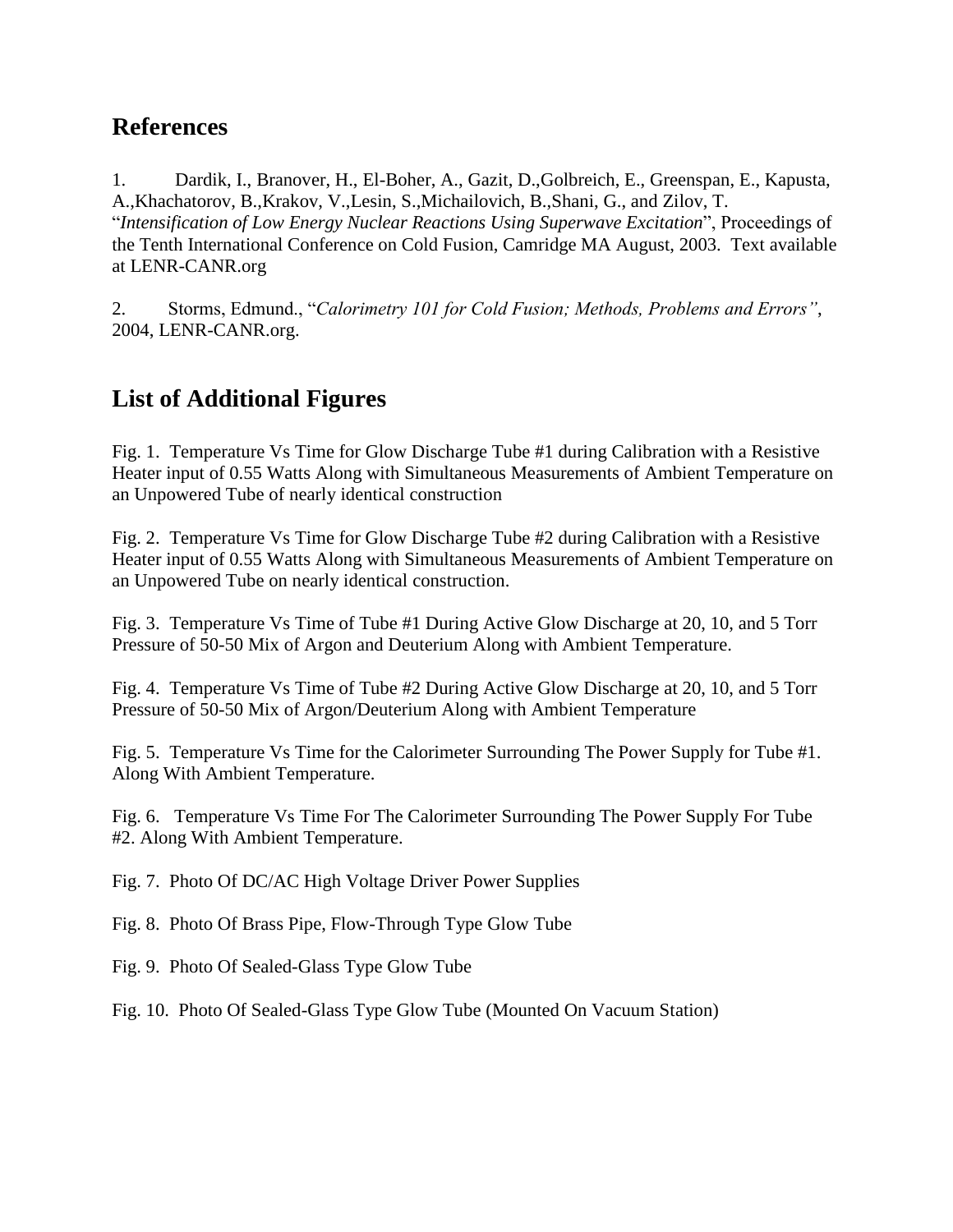

**Fig. 1 Temp Vs Time for Tube #1 and Ambient During 0.55 Watt Calibration With Resistive Heater**

**Fig.2 Temp Vs Time for Tube #2 During Calibration with 0.55 Watts Resistive Heat Along with Ambient Temp**

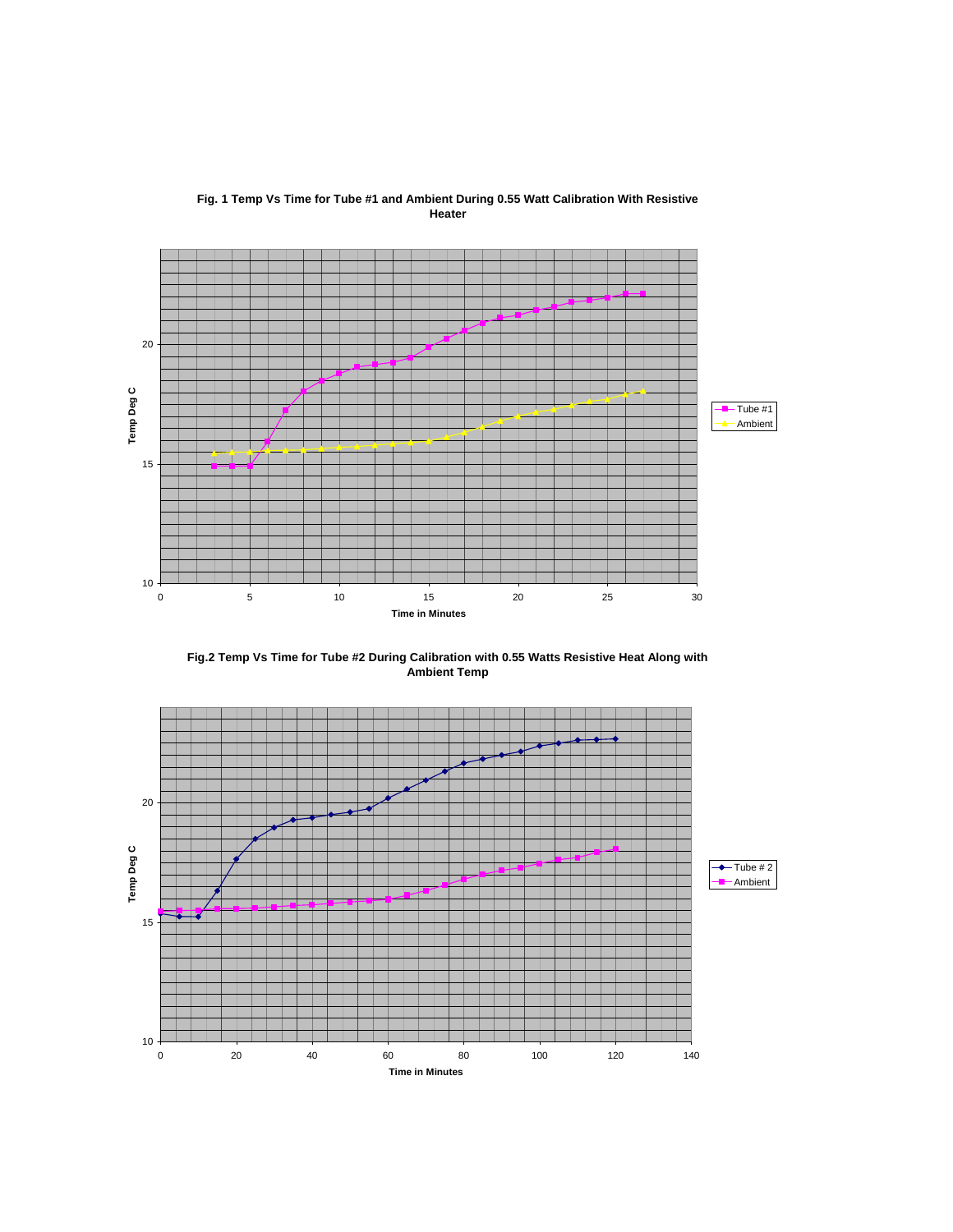

#### **Fig. 3 Temp Vs Time for Tube #1 Dischargeing in 20, 10, and 5 Torr Gas Pressure in 50-50 Argon Deuterium Along with Ambient Temp**

**Fig. 4 Temp Vs Time for Tube # 2 Discharging in 20, 10, and 5 Torr Pressure of 50-50 Argon-Deuterium Along with Ambient Temp**

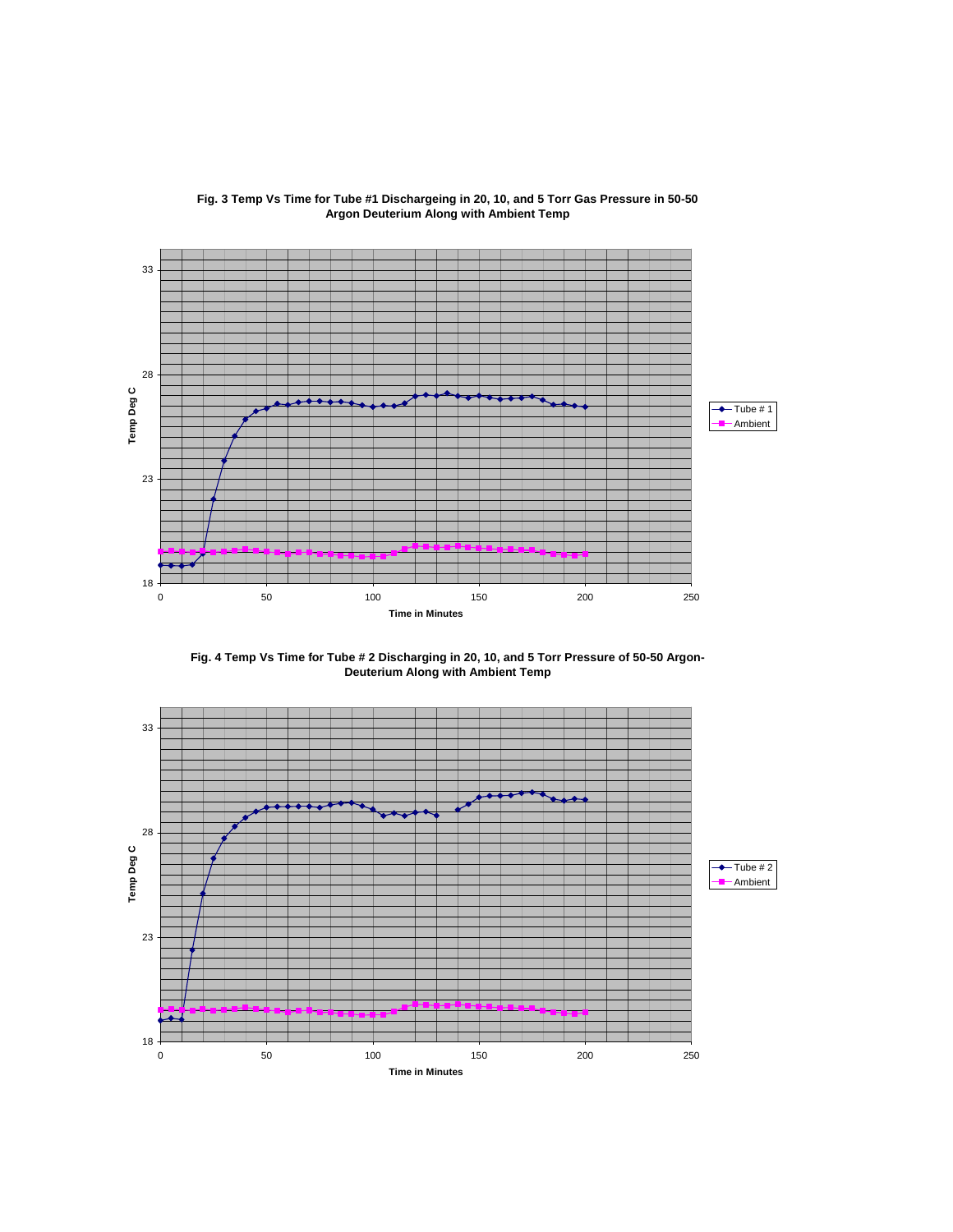

#### **Fig 5. Temp Vs Time for Calorimeter Enclosing The DC to AC Converting Power Supply for Tube #1 During Active Discharge Period Along with Ambient Temp**

**Fig. 6 Temp Vs Time for the Calorimeter Enclosing the DC to AC Converting Power Supply for Tube # 2 During Active Discharge Along with Ambient Temp**

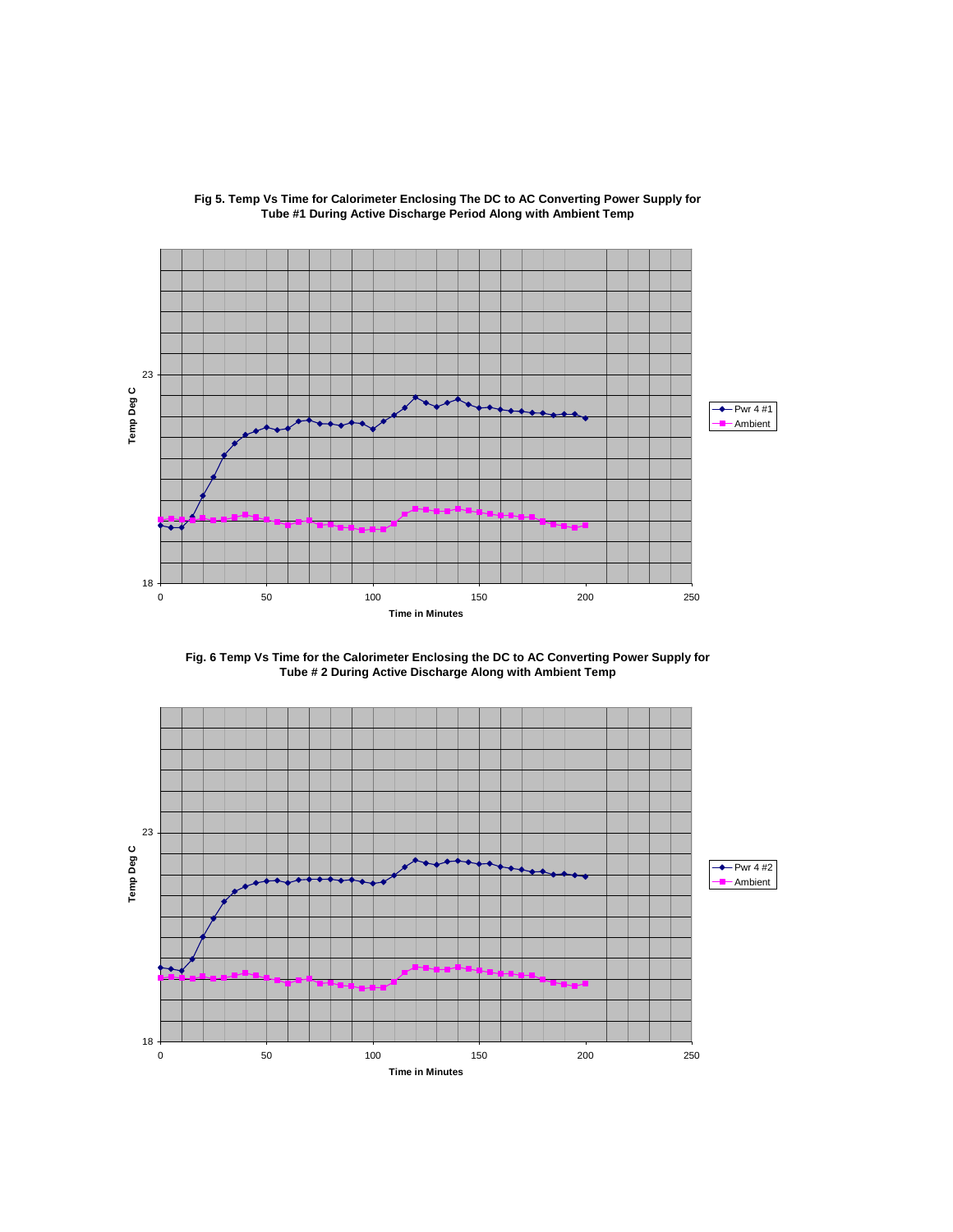Fig. 7. Photo Of DC/AC High Voltage Driver Power Supplies

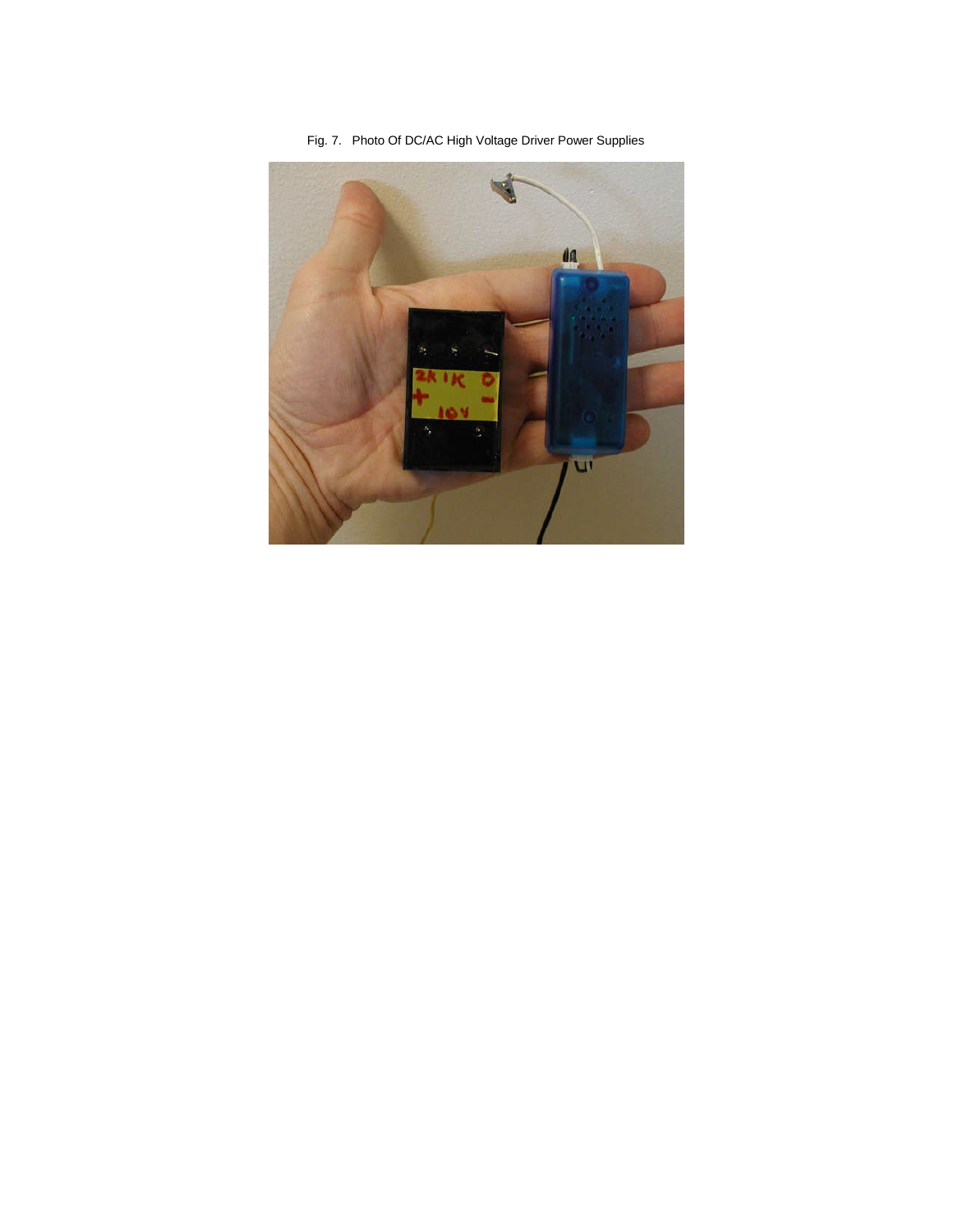Fig. 8. Photo Of Brass Pipe, Flow-Through Type Glow Tube

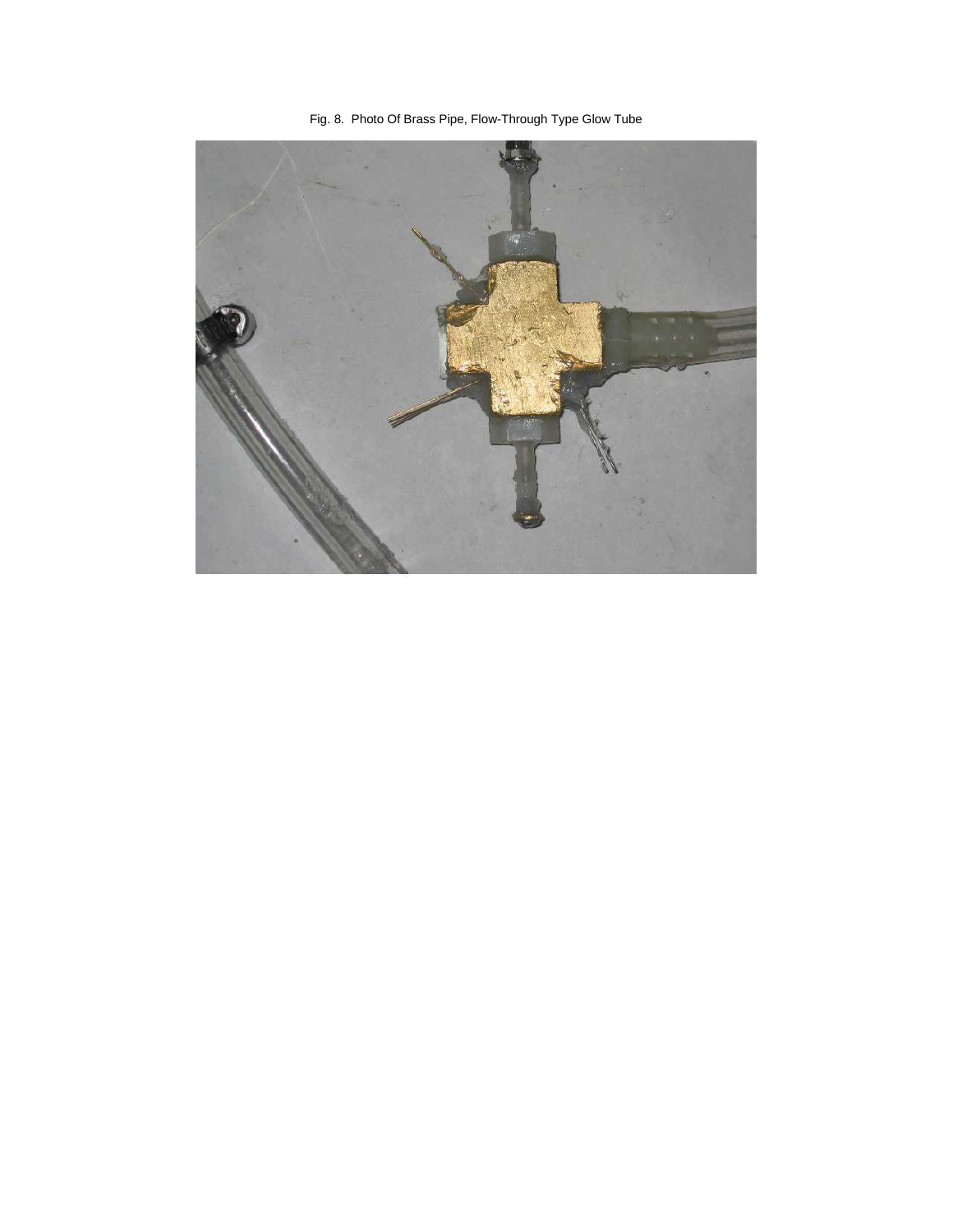Fig. 9. Photo Of Sealed-Glass Type Glow Tube